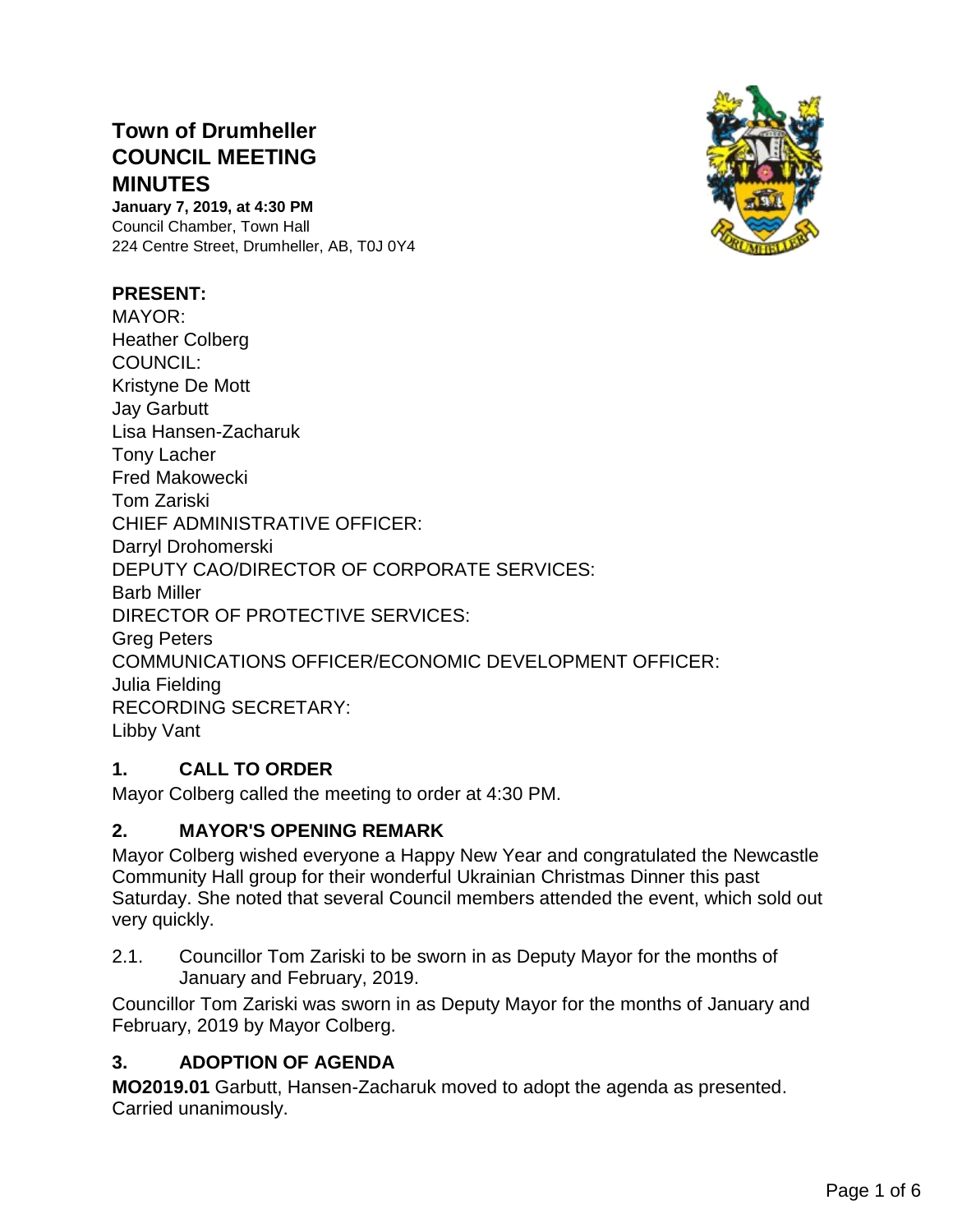Regular Council Meeting Minutes January 7, 2019

## **4. MINUTES**

## **4.1. ADOPTION OF REGULAR COUNCIL MEETING MINUTES**

4.1.1. Regular Council Meeting Minutes of December 10, 2018

**MO2019.02** Makowecki, Hansen-Zacharuk moved to adopt the Regular Council Meeting Minutes of December 10, 2018 as presented. Carried unanimously.

4.1.2. Special Council Meeting Minutes of December 17, 2018

**MO2019.03** Zariski, De Mott moved to adopt the Special Council Meeting Minutes of December 17, 2018 as presented. Carried unanimously.

### **4.2. MINUTES OF MEETING PRESENTED FOR INFORMATION**

### **4.3. BUSINESS ARISING FROM THE MINUTES**

- **5. DELEGATIONS**
- **6. REQUEST FOR DECISION REPORTS**
- **6.1. CAO**

### **6.2. DEPUTY CAO / DIRECTOR OF CORPORATE SERVICES**

6.2.1. Request for Decision Capital Purchase 2018 - Ironosaurus Wrecks

B. Miller presented a Request for Decision for the 2018 Capital Purchase of the Ironosaurus Wrecks sculpture by Knibb Development for the amount of \$ 50,810.03 + GST for the fabrication and installation of the sculpture located at the BCF entrance. In 2017 in celebration of Canada 150 an agreement between then Mayor Yemen and CAO R. Romanetz and Knibb Developments Ltd. was struck for a piece of outdoor art to be fabricated and installed as a donation from Knibb. The art work has now been fully installed and Knibb has invoiced the Town for the total project costs. Once payment approval of the invoice is received, a cheque will be issued and subsequently exchanged with Knibb, where they will be issuing a donation cheque back to the Town in the equivalent amount. Administration recommends the approval of the capital purchase of this art work. For accounting purposes, the payment of the Knibb invoice will be recorded as a capital asset purchase and a receipt of the donated funds will be recorded as "Other-donated" capital revenue. The art installation compliments the downtown beautification strategy and the presentation of the donation cheque will be photographed and posted on the standard communication platforms.

**MO2019.04** Garbutt, Hansen-Zacharuk moved to approve the payment of Knibb Developments Ltd. invoice no. 10621 for the fabrication and installation of Ironosaurus Wrecks. Carried unanimously.

Councillor Zariski asked the cost to potentially relocate the sculpture. D. Drohomerski replied that the cost would depend on where it would be moved to. He estimated a cost range of \$ 5,000 to \$ 8,000 including the iron fencing and boulders.

#### **6.3. DIRECTOR OF INFRASTRUCTURE SERVICES**

### **6.4. DIRECTOR OF EMERGENCY / PROTECTIVE SERVICES**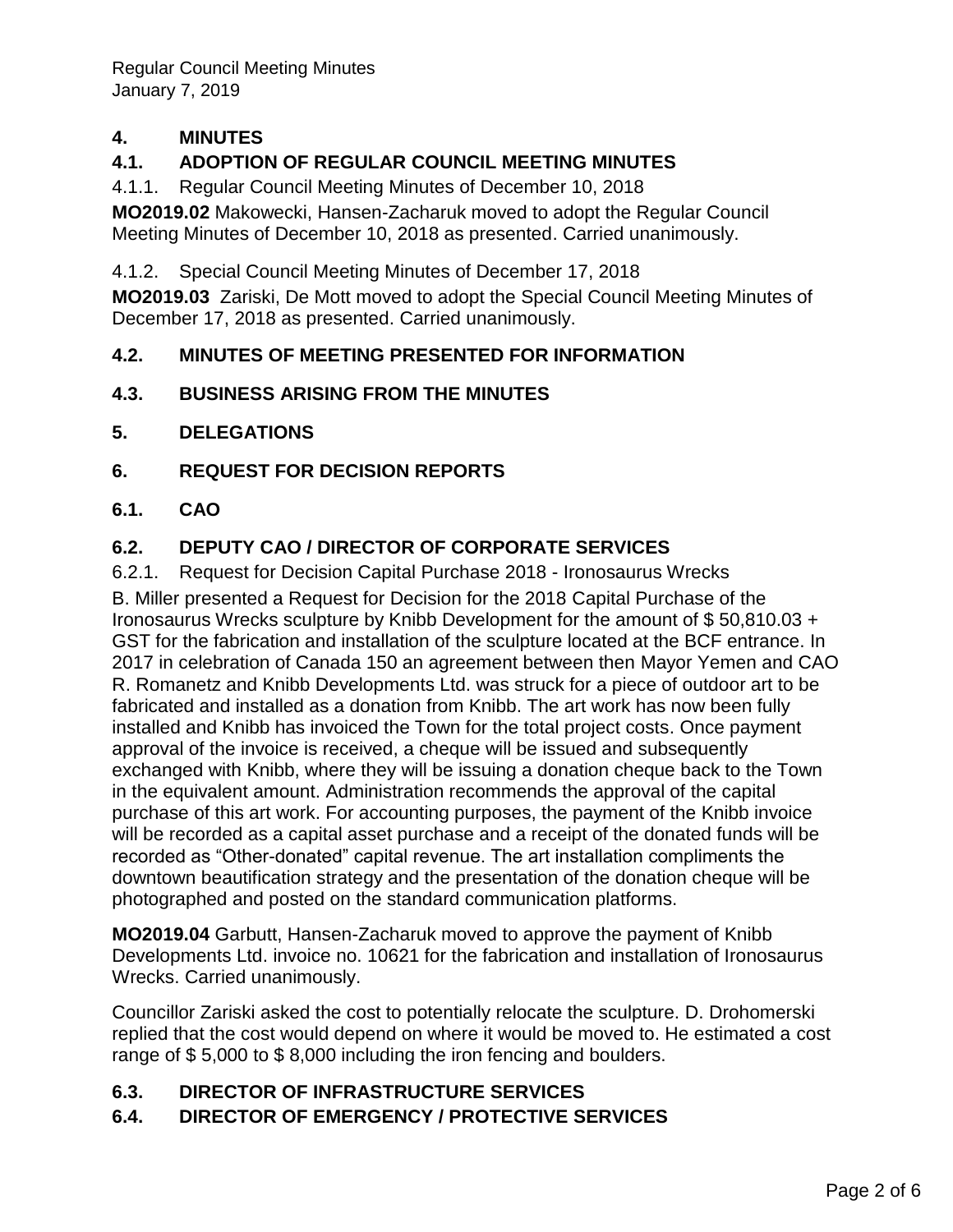### **6.5. REVIEW OF STRATEGIC BUSINESS PLAN WORK PRIORITIES**

6.5.1. Update due on December 17, 2018 - New dates to be assigned

#### Economic Development Strategy Action Plan

J. Fielding advised that the Economic Development Advisory Committee worked with CAEP on the Economic Development Strategy Action Plan; they have an action plan and a Top 10 priority listing; timeframes for the priority are for the next five years as well as parking lot items; after this week's meeting they will nominate a representative to present to Council. Update Due on January 28, 2019

#### Emergency Plan - Flood Component – Communication

D. Drohomerski advised that the first flood mitigation strategy communications letter went out to the public in December; the goal is to communicate the "Changing the Channel on Flood Mitigation" newsletter monthly with the next one coming out in three weeks or so. Councillor Garbutt asked the volume of responses to the first communication on this. J. Fielding replied that there has been hardly any response or sign up engagement on this matter so far. Discussion took place on timing of communications and gauging response and engagement by the public prior to flood season. Update Due on January 28, 2019

#### Downtown Development Strategy - Terms of Reference / \$

J. Fielding advised that the Economic Development Advisory Committee is currently focused on the downtown core and reviewing a colour palette, blade signs that will have a dinosaur theme, and the potential for having the storefront blade signs included in the Storefront Improvement Grant program. Update Due on January 28, 2019

#### Poverty Reduction Terms of Reference

D. Drohomerski advised that the FCSS department made a presentation to Council on December 17 and advised Council that they would create a Poverty Reduction Task Force to review the data presented at that meeting and take appropriate action. Update Due on February 25, 2019

#### Parks and Recreation Master Plan - Terms of Reference

D. Drohomerski advised that this project has not yet been started as it is a good opportunity for the incoming Director of Infrastructure Services to develop this plan. Update Due on April 1, 2019

#### Elks Building Demolition

D. Drohomerski advised that the Request for Tender for this project closes on January 31, 2019 with a mandatory on site pre-bid meeting with the utilities companies. Update Due on February 19, 2019

#### Dyke Design

D. Drohomerski advised that the preliminary design has been completed and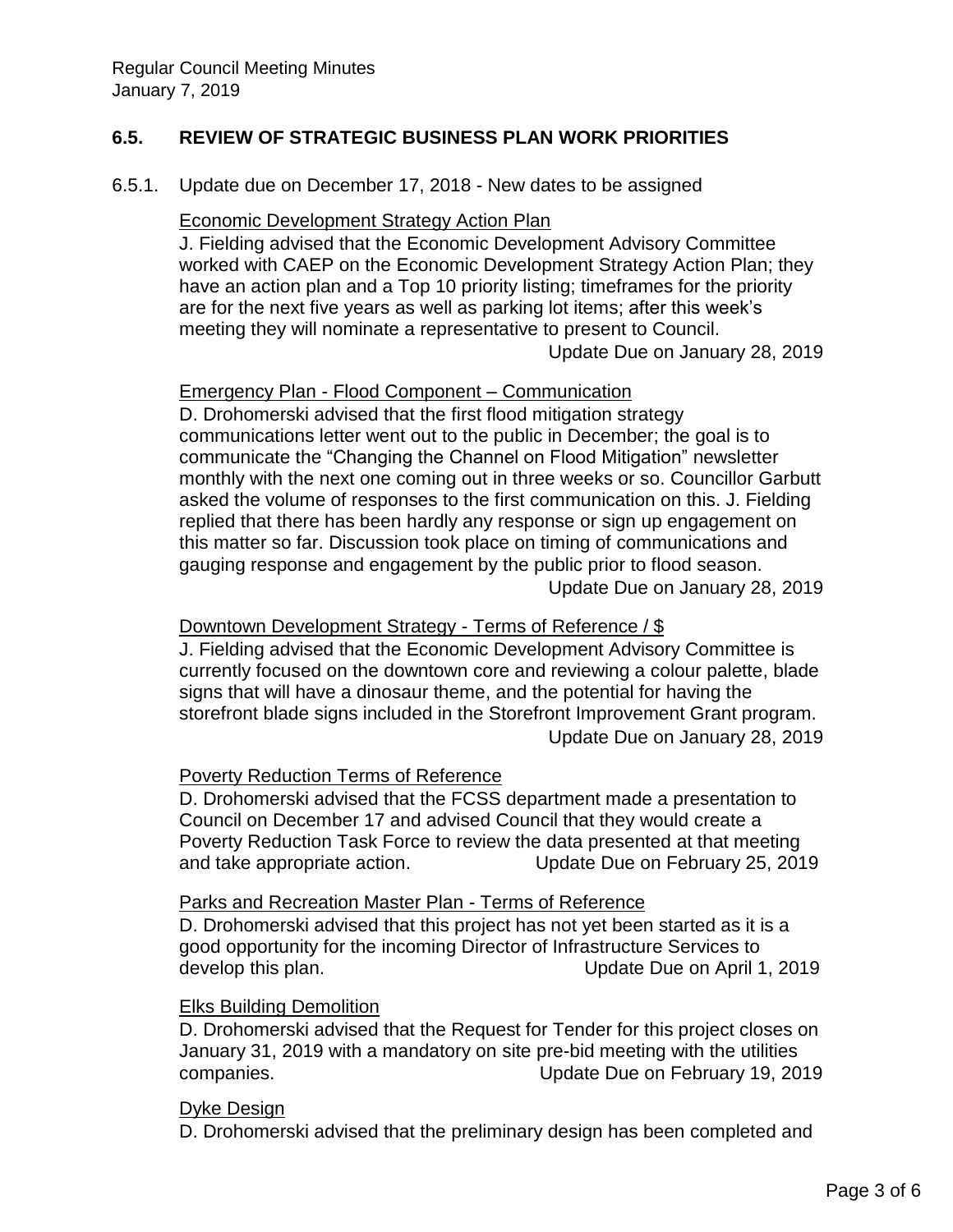a Request for Tender is being prepared for early spring.

Update Due on April 8, 2019

#### Downtown Plaza Phase 1.5 - Capital Budget Discussions

D. Drohomerski advised that: Administration is conducting capital budget discussions this month; need to determine what will happen with the Elks Building site once it has been demolished; would like this work completed prior to tourist season. In response to a question from Council, D. Drohomerski advised that any bricks recovered from the Elks Building demolition would likely be too fragile to reuse for structural purposes – the condition of the bricks would need to be assessed prior to determining the feasibility of reusing them; this would add time to the project and the goal is to complete it prior to the start of tourist season.

Update Due on February 25, 2019

Infrastructure Master Plan TC Asset - Engage Municipal Accountant B. Miller advised that interviews have been conducted for this position; she hopes to have this position in place by January 31.

Update Due on February 4, 2019

### Parking Pay and Play

Mayor Colberg advised that there has been controversy on social media regarding this matter, and clarified that there are only two parking areas under discussion - the hoodoos and the swinging bridge - due the number of visitors those sites receive. She further advised that the Town has to absorb the cost to maintain the parking lots even though they are provincially owned sites. Mayor Colberg reiterated that this matter is for discussion only.

G. Peters advised that, in response to direction from Council, he has investigated options for potential pay parking systems at the hoodoos and the swinging bridge sites. He provided overviews on two system types: an honour box system and a credit card payment system. G. Peters further advised that the honour box system is reliant on people's honesty and his research indicates that a large portion of users simply do not pay through the honour box system. The credit card payment systems includes software that is capable of tracking data such as license plates to identify where visitors have travelled from, repeat visitors, peak dates, and other information that may be of use. He further advised that the revenue estimates provided are conservative.

Mayor Colberg advised that she and other members of Council have met with the Province to identify what other parking options or assistance from the Province would be available for provincial sites like the hoodoos and swinging bridge. Discussion took place on this matter. Councillor Hansen-Zacharuk advised that this item has been tabled multiple times; these assets must be maintained and a way to fund them must be identified. She advised that Click Bait may be an option – a pop up that informs online users browsing our tourist information that "if you enjoy these free amenities please consider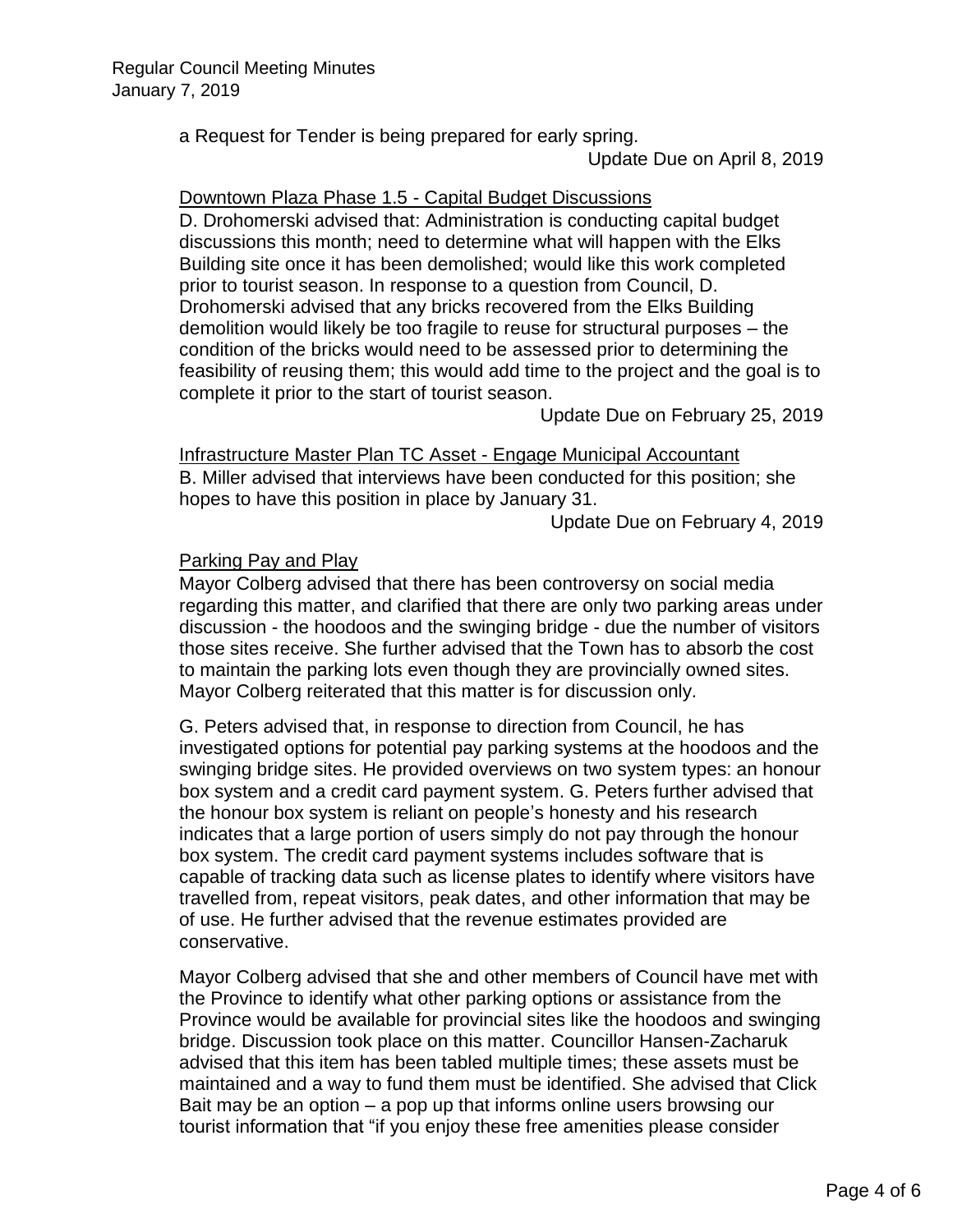donating". Further discussion on this matter took place. D. Drohomerski asked if Council wished to direct Administration to purchase an Honour Box system for a trial run, see what the success rate is, and report back to Council.

**MOTION2018.05** Hansen-Zacharuk, Makowecki moved that Administration be authorized to spend a maximum of \$ 5,000.00 to purchase a parking fee donation box for a trial installation at the hoodoos site.

DEFEATED unanimously.

G. Peters advised that the Honour Box system is prone to vandalism even if it is monitored twice a day and suggested that perhaps a less isolated venue would be preferable to the hoodoos site. D. Drohomerski asked if Council would like further investigation into other parking payment options, such as a STEP summer student to monitor the parking, and report back.

Update Due on February 11, 2019

### **7. PRESENTATION OF QUARTERLY REPORTS BY ADMINISTRATION**

- **8. PUBLIC HEARING TO COMMENCE AT 5:30 PM**
- **9. PUBLIC HEARING DECISIONS**
- **10. UNFINISHED BUSINESS**
- **11. NOTICE OF MOTION**

#### **12. COUNCILLOR REPORTS**

#### 12.1. Round Table Discussion

Councillor Zariski advised that we often talk about how well we handle Canada Day events; he applauds the community on how well we do Christmas in Drumheller: we promote shopping local, have the Festival of Lights, Light Up the Night contest, the Salvation Army kettles, merchant feedback on Christmas revenues has been good, the incredible performance at the Christmas Cantata event, the DVSS Seniors Christmas dinner, the Yavis Christmas dinner, the Ukrainian Christmas dinner, and school Christmas concerts.

Councillor Makowecki asked if the positions of the Economic Development Officer, Development Officer and Director of Infrastructure Services have been filled. D. Drohomerski advised that interviews have been conducted; the short list interviews for the Economic Development Officer and Director of Infrastructure Services should be completed by the end of this month depending on schedules. He further advised that the Development Officer was hired and will begin with the Town on January 21 – the announcement will be made tomorrow.

Councillor Lacher advised that Christmas was very well done in Drumheller, especially the Public Works staff efforts in putting up the downtown Christmas tree - the photo of it went viral!